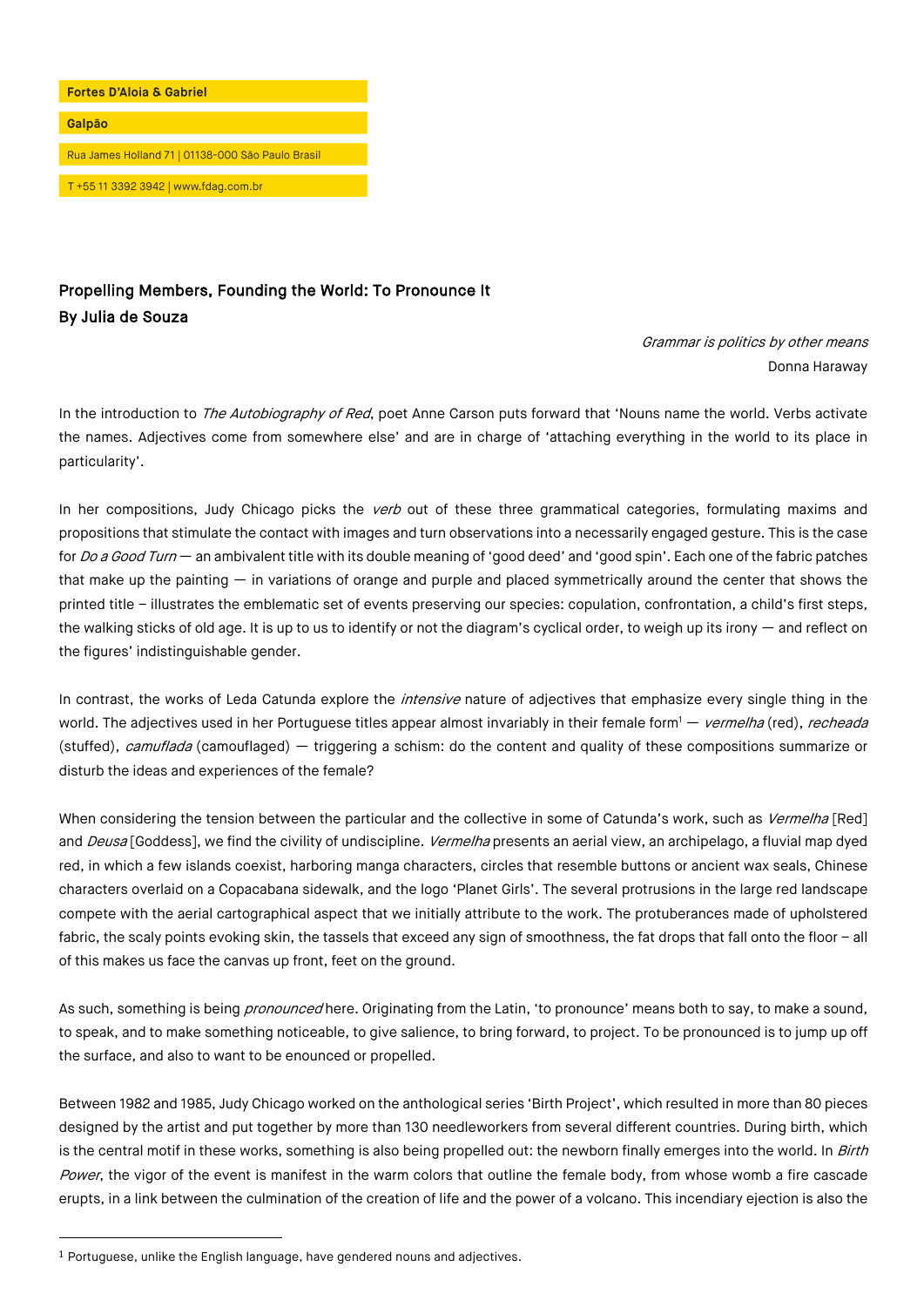element that interrupts the rigor with which Judy often draws the outline of her figures. In Smoked Figure, the lines making up the silhouette of a pregnant woman are precise, and the apparent indistinction between inside and outside, both in pale sand color, is nothing but a misconception: the mesh that composes the inside of the body is sewn horizontally, whilst the outside is made of vertical ridges. In both works, the woman is conjured through the re-enactment of emblematic events — to become pregnant, to give birth  $-$  therefore, through the reiteration of the *verb.* 

Drawing on her research on the female and communal tradition of quilting, Chicago creates works whose structures evoke flags, banners or even shields, such as *Hitch Your Wagon to a Star*, in which a group of human figures appears inside a star positioned in the center of the painting, as if they were all embarking on the same multicolored journey towards faraway heights. What Chicago's works are *pronouncing* here seems to be coming out of several mouths that sing in unison something close to Sappho's verses: 'we live [ ] the opposite [ ] Daring'."2

In turn, Catunda is driven by an impulse to dismember. The two circles in Sisters, made of scraps of fabric, resemble two organs detached from corporeal totality. The two members, one larger than the other  $-$  could they be a symbol of reproduction?  $$ are connected by two tubes as if they still preserved an organic trace within this small venous system.

If in Chicago the tongue of fire is the continuation of the woman's body giving birth, Catunda's tongues are separate or displaced. In *Duas línguas* [Two Tongues], an orangish tongue lasciviously sprouts from a red tongue, both using their viscosity to dodge the limits of a black frame. Exploring the destabilizing and exciting vocation of words, Catunda presents us with yet another tongue — this time titled Recheada [Stuffed]. In this flag made of several layers of overlaid fabric, in tones that move up from red to yellow and then down from yellow to red, a large hanging tongue threatens to suck in the entire world  $-$  and ourselves - with its monster lick. However, a hole traverses each one of its layers, putting at risk whatever lies stuffed in there. We could say that the hole represents the opening of the female sexual organ; however, more than that, the hole is a mouth. Leda Catunda's 'stuffed' tongue is such a glutton that it also contains, in a subversion of the order of things, an oral cavity. It is, therefore, a mouth that is as stuffed as it is intensive, as open as it is devouring.

The reproductive female organ  $-$  traditionally associated with a vacuum, with a lack  $-$  also appears filled and agape in Chicago's *Childbirth in America*. From its center, both in solar and floral ways, the event of genesis emerges.

In the essay 'The Gender of Sound', Anne Carson timely reminds us that women 'have two mouths'; every mouth is a concavity aimed at deglutination, pronunciation and pleasure, and this triple threat triggers in men a response against such extravagance. 'Silence is the kosmos [good order] of women', Aristotle wrote in his Politics. Looking at the works of Judy Chicago and Leda Catunda, we see that both silence and good order are revoked: Chicago's propositional verbs and iconic images enunciate a change of status and a sense of promptness necessary to face up to the status of the female, whilst in Catunda, the delirious micro-climates, protuberances and members  $-$  as dispersed as they are emphatic $\neg$  - obliterate any possibility of constraint.

In Hellenic Greek mythology, the Gorgon has always been represented by the monstrous and mortal mask that makes up her face. Sophocles called her 'the girl with no door in her mouth'. In Catunha's *Deusa*, we have a (double) Gorgo as one of the characters in the melting pot contained in its small circular territory. The presence of the Gorgo  $-$  a divinity in reverse, incapable of any 'good deed'  $-$  is a mark of insurgence.

In the middle of Chicago's large painting *Mother India*, Shiva holds a baby in one of her arms, whilst her other members seem to be preventing the separation of four small human bodies. In Hindu cosmology, Shiva tends to appear either as a male or mixed gender entity; however, by subverting the traditional imagery, Shiva as imagined by Chicago is not only breastfeeding but is also pregnant: a woman Shiva.

<sup>2</sup>Anne Carson, If Not Winter